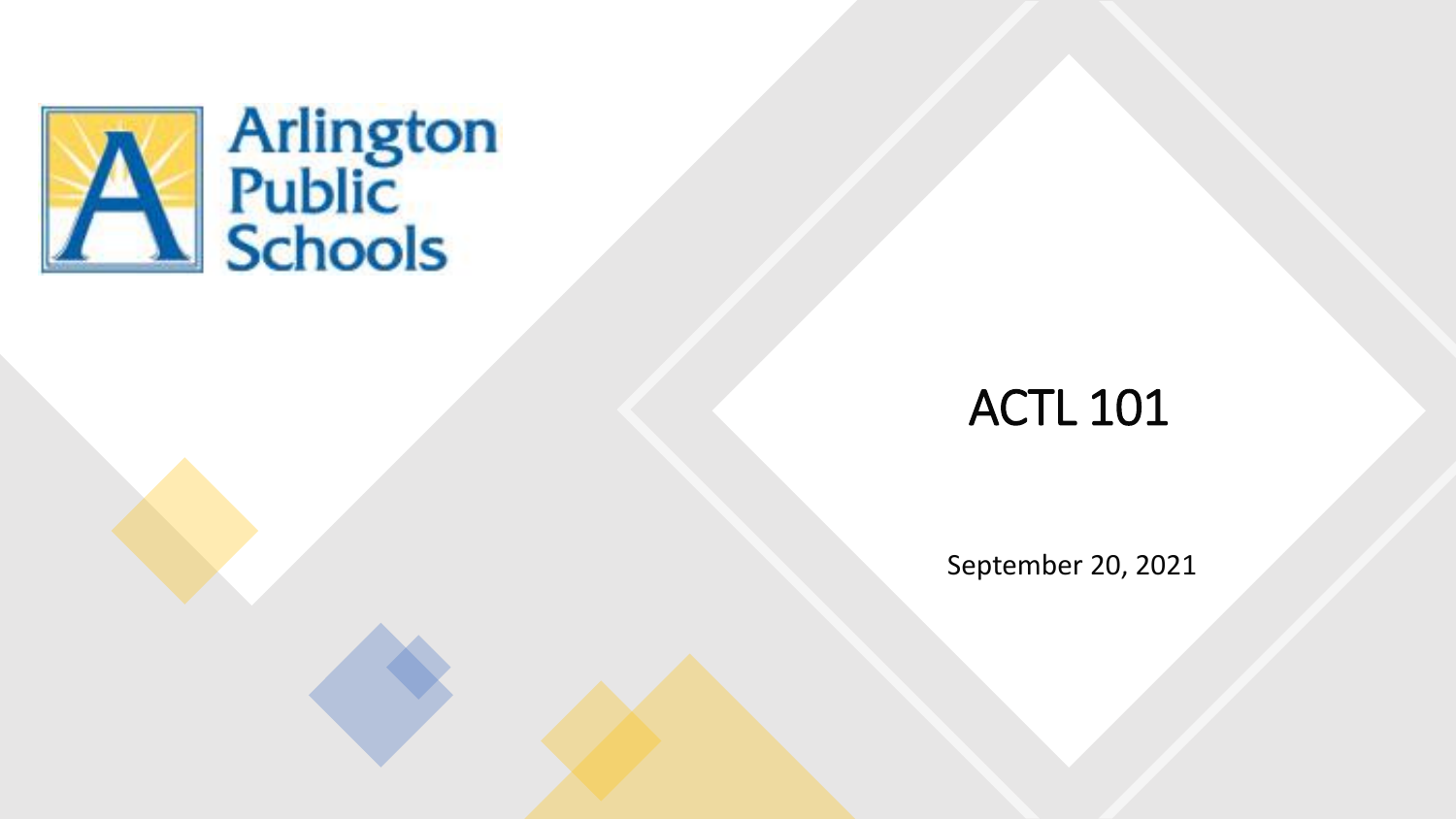#### Advisory Council on Teaching & Learning Organizational Chart

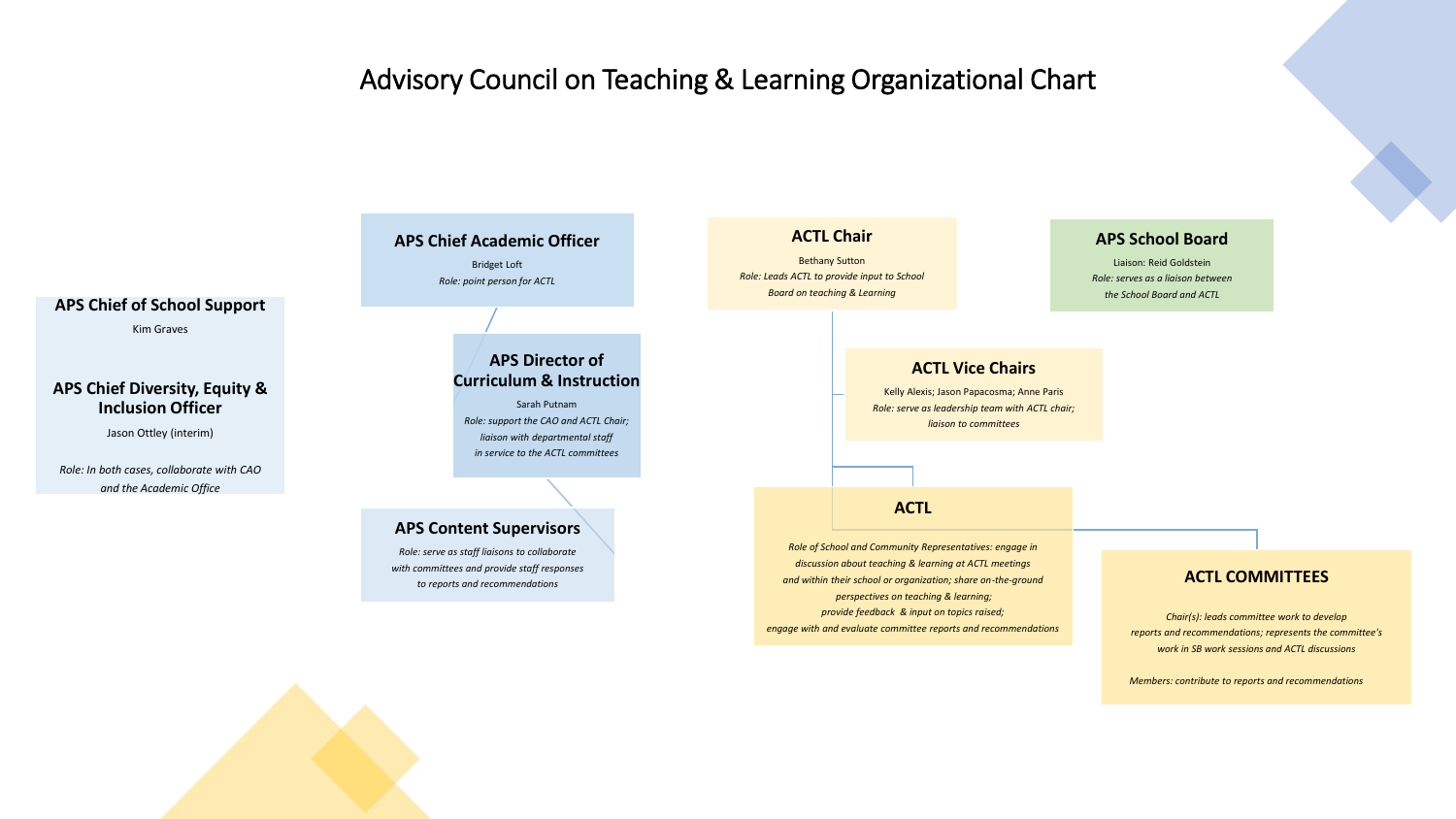### Who/what is ACTL?

- The Advisory Council on Teaching & Learning is made up of representatives from each school and some community organizations to assist in reviewing system-wide curricula and instructional programs and in development recommendations for improvement.
- ACTL helps bring parent and community voices to the table to share valuable input to the School Board, Superintendent, Office of Academics, and Office of School Support about student learning and educational outcomes.
- ACTL is a forum for broad input and discussion of ideas. We strive to create space for learning more about APS priorities and initiatives—broadening the range of well-informed parents—while also surfacing ideas and concerns from school communities.
- ACTL is made up of more than 50 individuals who are familiar with or interested in teaching & learning within APS 1 representative from each of the elementary schools; 2 representatives from each of the middle schools; 2 representatives from each of the high schools; 2 representatives from HB Woodlawn (1 middle school; 1 high school); 1 representative from each of the other programs; 11 representatives from community or affiliated organizations
- ACTL includes 13 affiliated committees, focused on particular areas of teaching & learning, who engage with the School Board and report up through ACTL annually.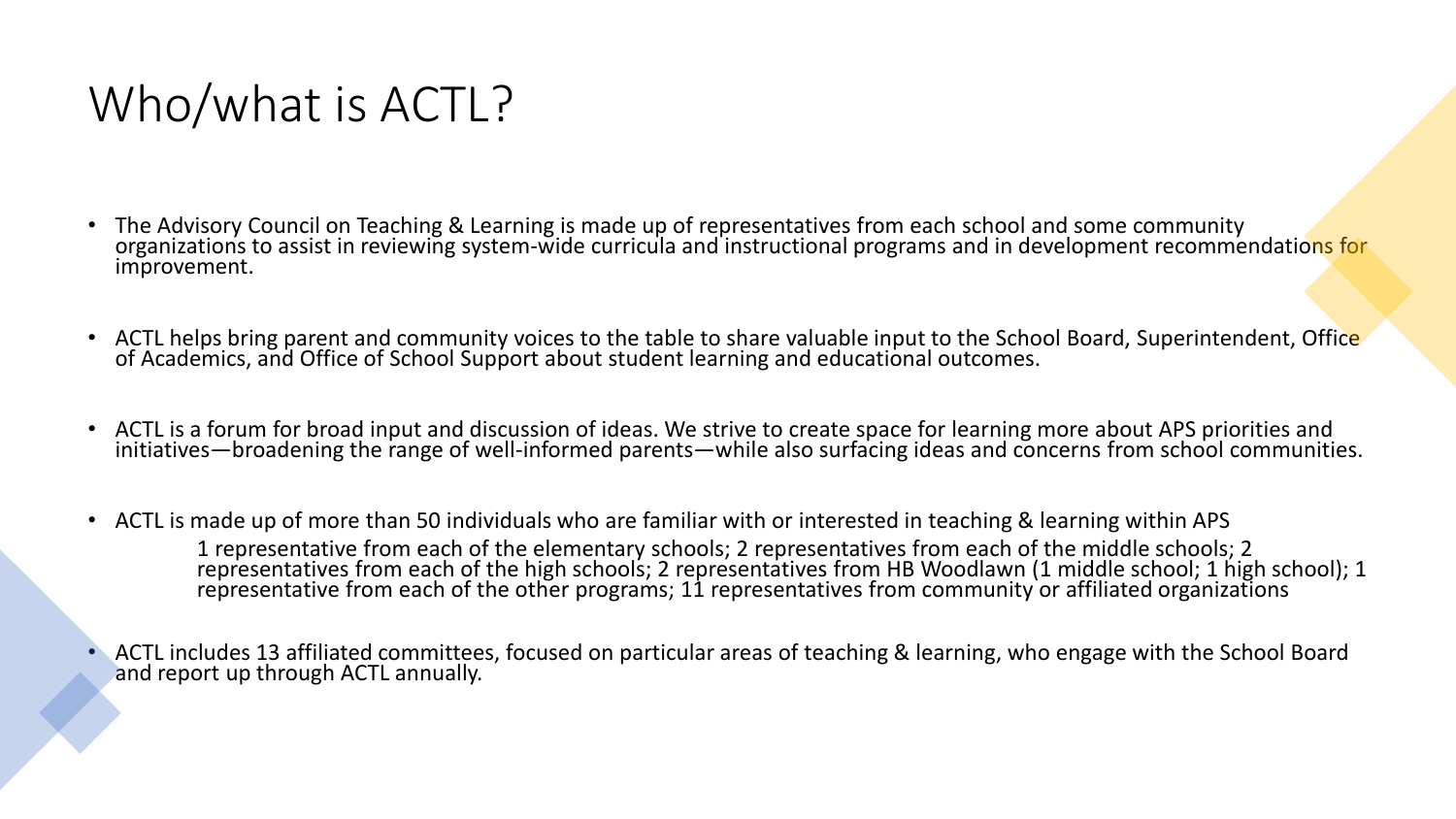### What are the ACTL Committees?

| <b>Committee</b>                                      | <b>Chair / Co- or Vice Chair</b>  | <b>Staff Liaison(s)</b>                                            |
|-------------------------------------------------------|-----------------------------------|--------------------------------------------------------------------|
| <b>Arlington Special Education Advisory Committee</b> | <b>David Rosenblatt</b>           | Kelly Krug; Heather Rothenbuescher                                 |
| <b>Arts Education</b>                                 | Susan Scott / Hanna Eun           | Pam Farrell                                                        |
| Career, Technical, and Adult Education                | Dan Marschall / Rosie O'Neil      | Kris Martini                                                       |
| <b>Early Childhood Education</b>                      | <b>Meredith Jaeckel</b>           | <b>Elaine Perkins</b>                                              |
| <b>English Language Arts</b>                          | Kate Merrill / Sherrice Kerns     | Lori Silver - Secondary ELA, Sarah Cruz -<br><b>Elementary ELA</b> |
| <b>English Learners</b>                               | Jared Peet                        | <b>Terri Murphy</b>                                                |
| <b>Gifted Services</b>                                | Greg Eastman / Carlisle Levine    | <b>Cheryl McCullough</b>                                           |
| <b>Mathematics</b>                                    | <b>Rachel Carrig</b>              | <b>Shannan Ellis</b>                                               |
| Science                                               | <b>Melody Mobley</b>              | Dat Le                                                             |
| <b>School Health Advisory Board</b>                   | Dana Carr / Vell Rives            | Debbie DeFranco                                                    |
| <b>Social Studies</b>                                 | <b>Caroline Rogus</b>             | Kerri Hirsch                                                       |
| <b>Student Services</b>                               | Adora Williams / Alisa Cowen      | Laura Newton                                                       |
| <b>World Languages</b>                                | Adrianne McQuillan / Rick Jackson | Elisabeth Harrington                                               |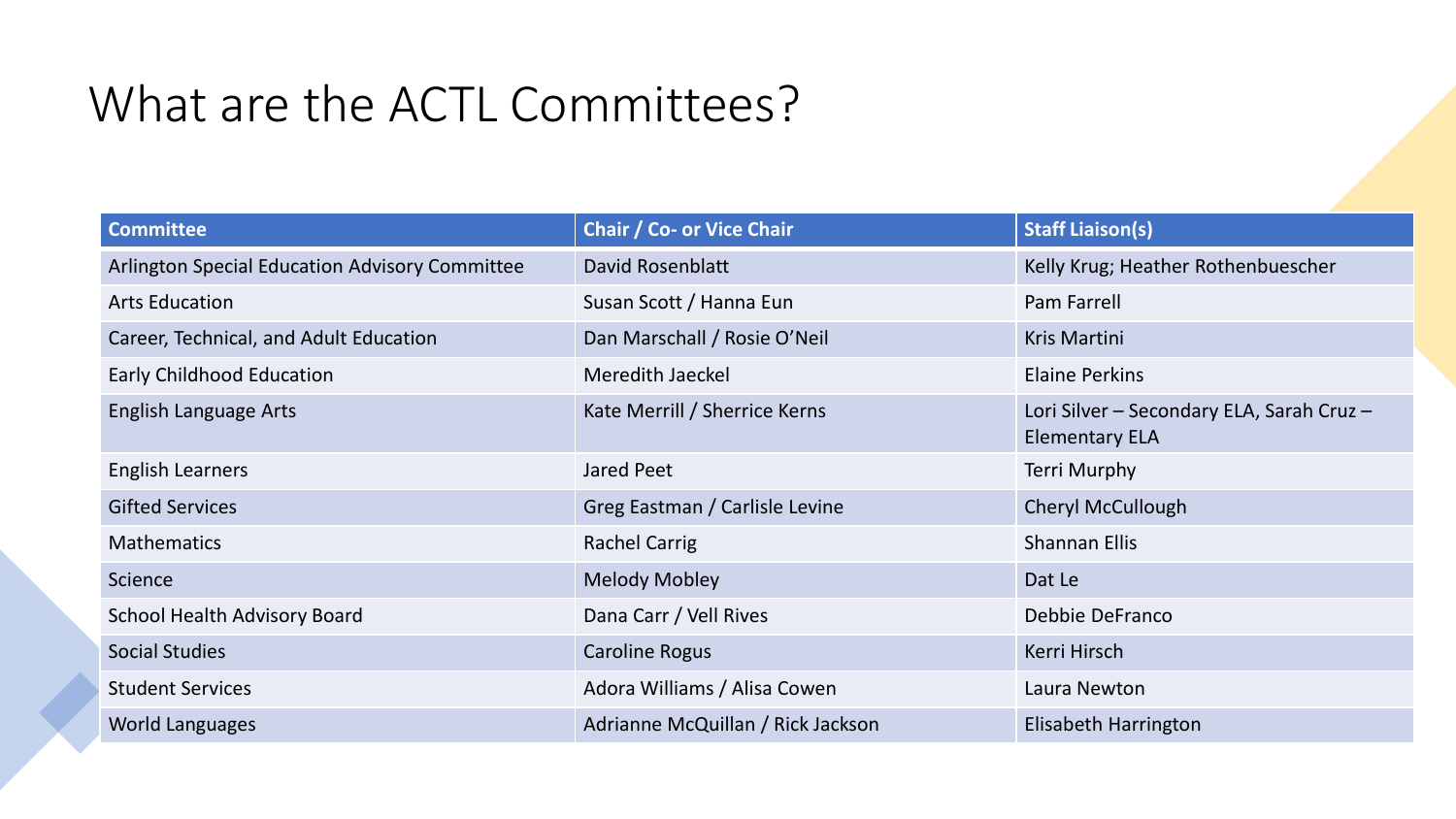# What is the relationship between ACTL and

the committees?

Each year, the committees do deep and meaningful work to explore their areas of focus in detail and to develop recommendations for improvement;

They discuss those recommendations directly with the School Board in open work sessions (Nov 9 and Jan 13);

Committee chairs or their designees often attend ACTL meetings and contribute to the discussion of topics in that setting;

Per policy, the committees report to ACTL, so they also bring their recommendations to ACTL for discussion and the ACTL representatives assess the rationale and recommendations being made by the committees. Toward the end of the academic year, the committee reports are formally submitted to the School Board from ACTL.

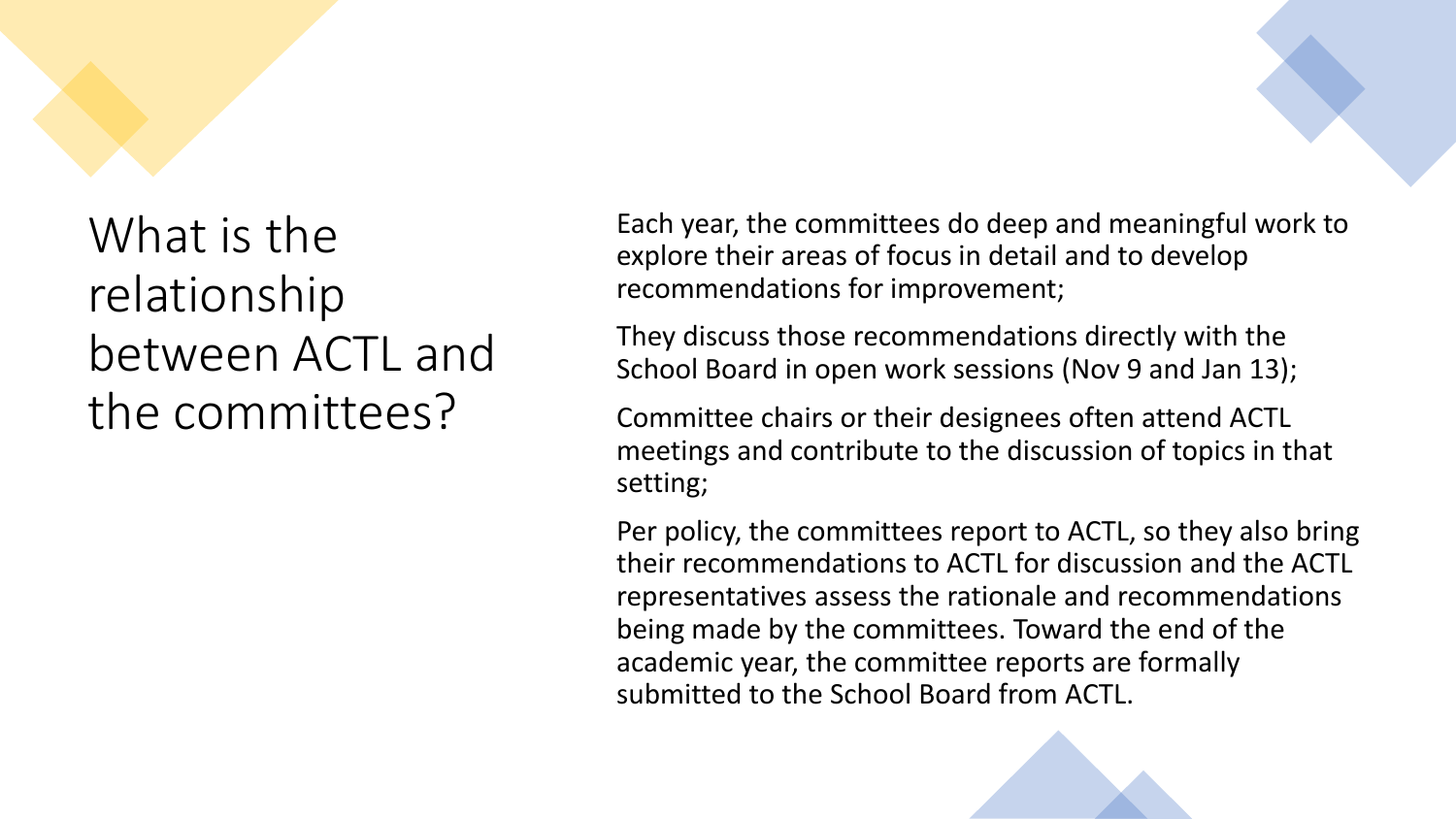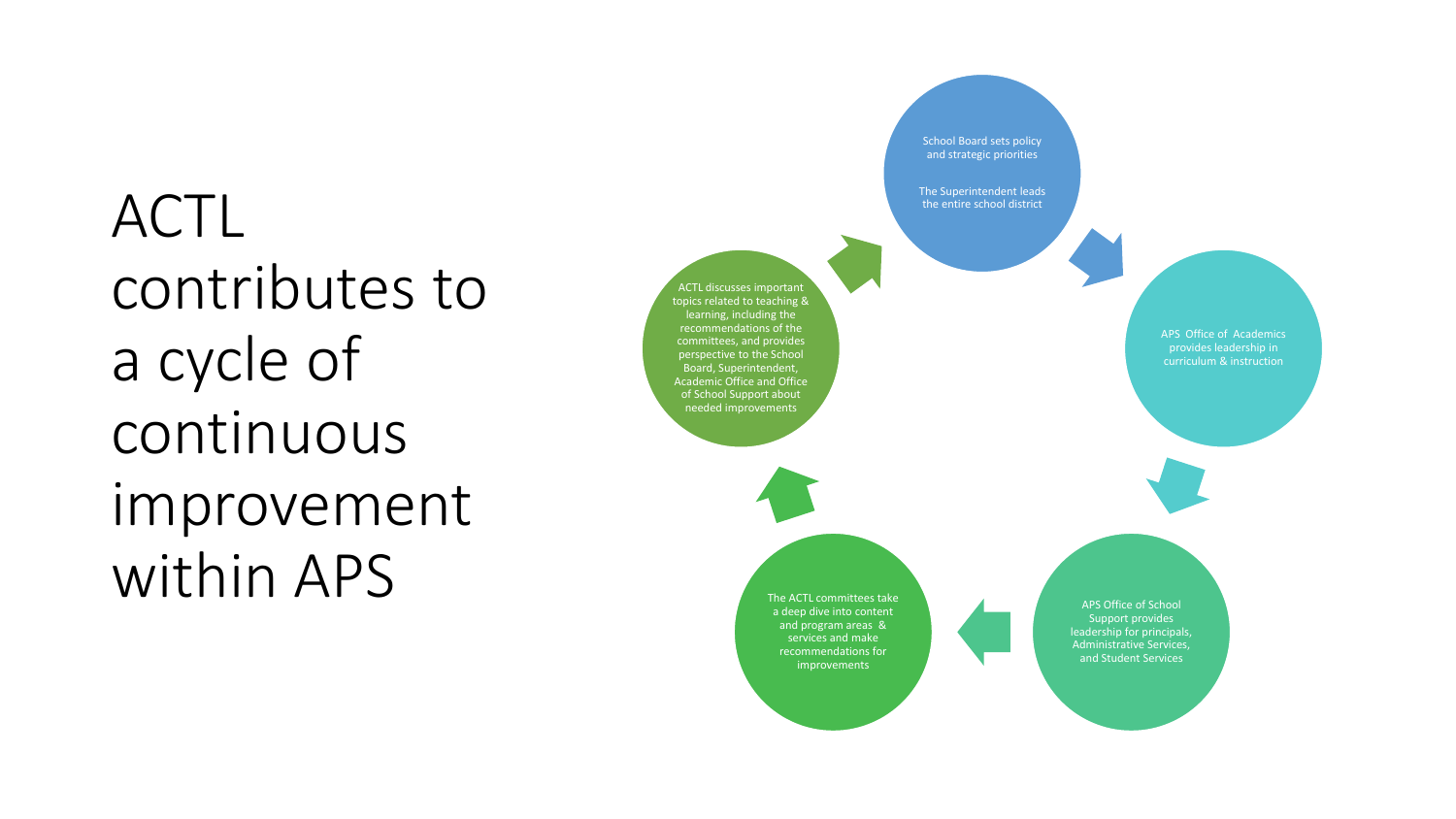What are your responsibilities as a school or community organization representative?

- Get to know the teaching & learning context of your school or community
- Actively seek out diverse perspectives; engage with others who may experience things differently
- Ask:
	- $\circ$  how are students doing with accessing content, activities, and opportunities for learning?
	- o how are students doing with different subject areas?
	- $\circ$  are all students being supported in their academic, social, and emotional development?
- And ask specific questions related to our agenda areas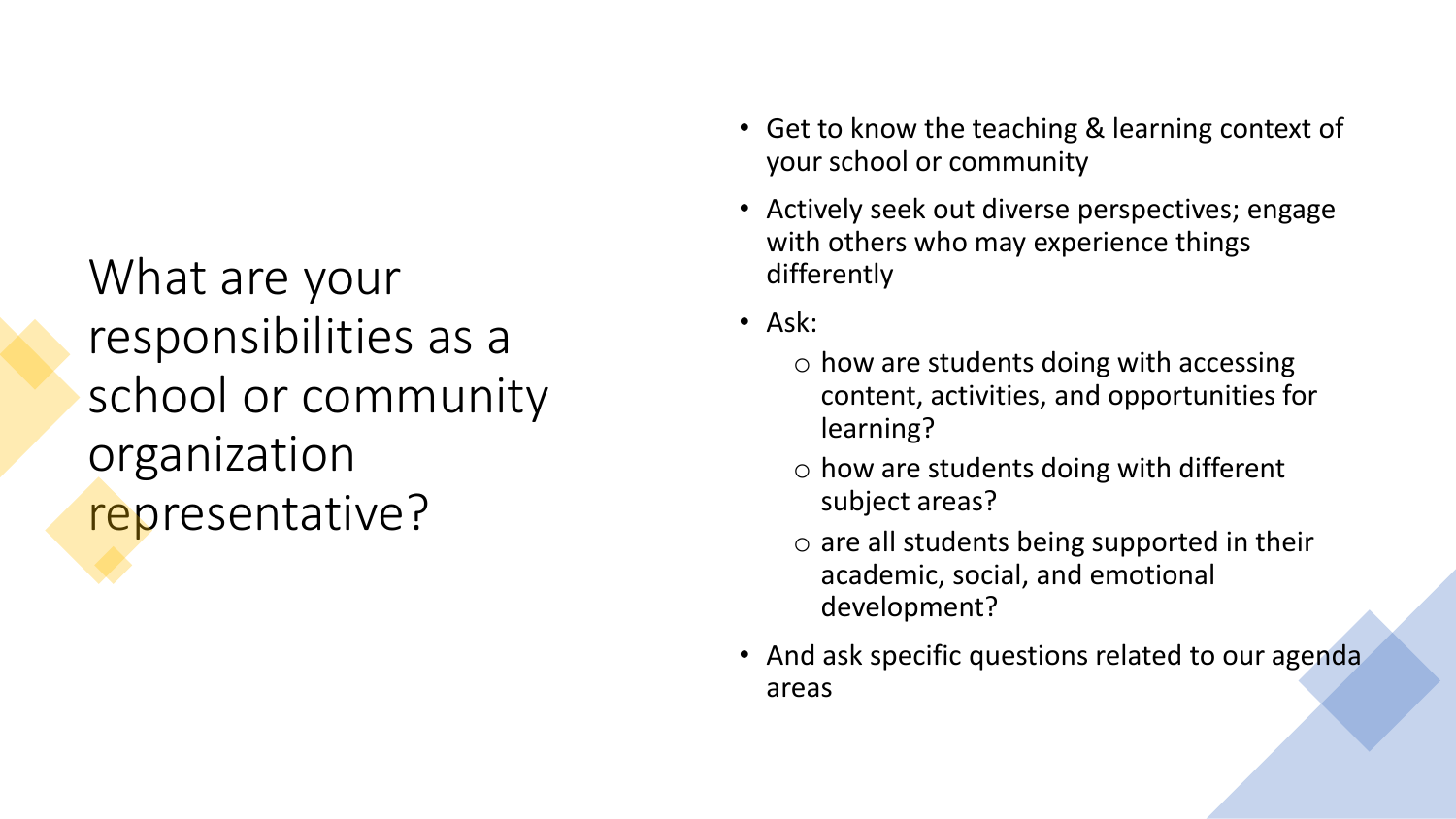### ACTL Rep Role continued… explore resources



AND BE INFORMED ABOUT WHAT IS GOING ON AT YOUR SCHOOL.

EVALUATIONS AND THE YOUR VOICE MATTERS SURVEY: [HTTPS://WWW.APSVA.US/PLANNIN](https://www.apsva.us/planning-and-evaluation/evaluation/) G-AND-EVALUATION/EVALUATION/

INFORMATION: [HTTPS://WWW.APSVA.US/SCHOOL-](https://www.apsva.us/school-overviews/)OVERVIEWS/ AND SCHOOL MANAGEMENT PLAN: [HTTPS://WWW.APSVA.US/SCHOOL-](https://www.apsva.us/school-locations/school-management-plans/)LOCATIONS/SCHOOL-MANAGEMENT-PLANS/

ASK QUESTIONS AND SEE WHAT ADDITIONAL INFORMATION IS AVAILABLE!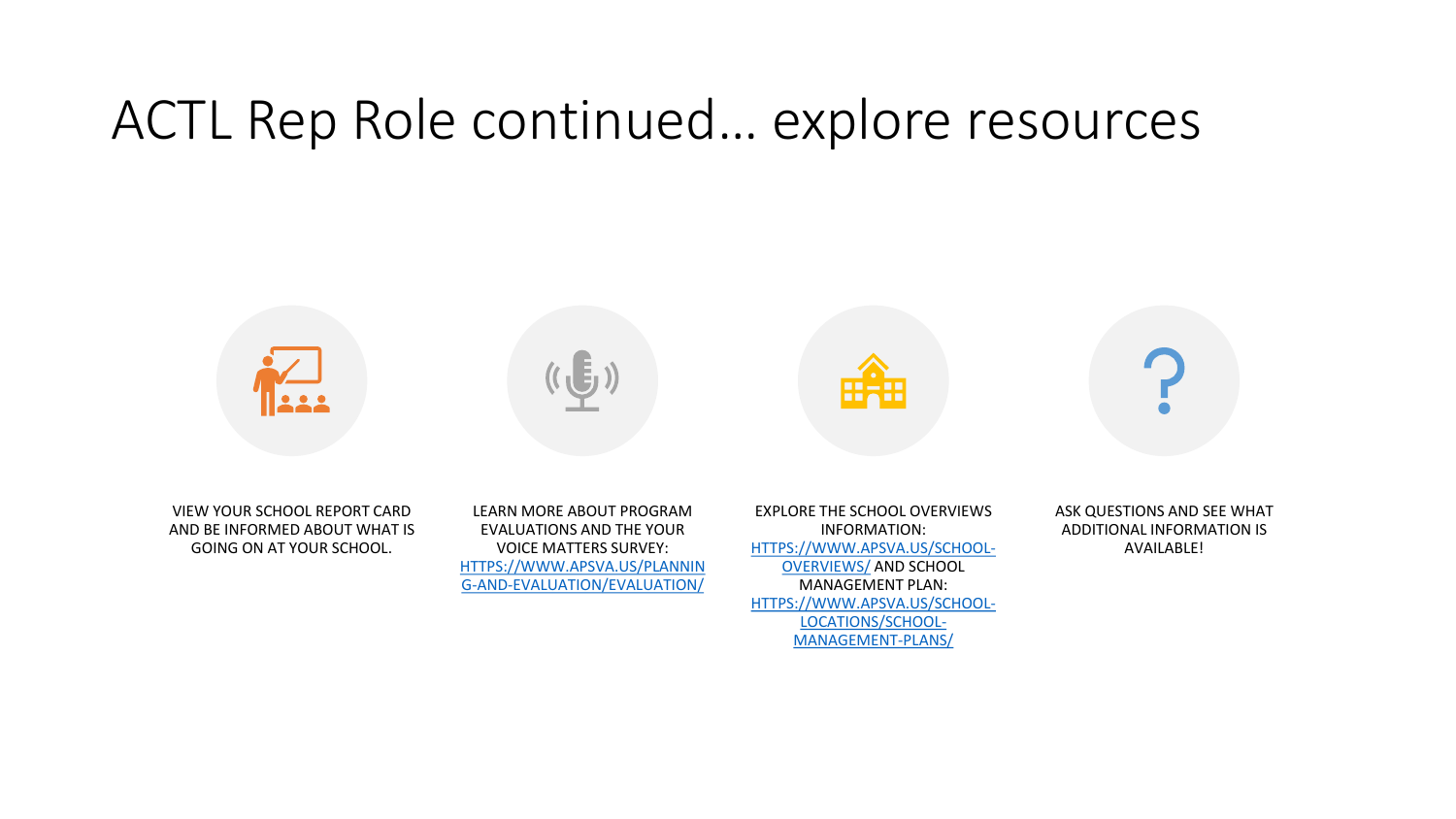

ACTL Rep Role continued… 3 Critical Lenses

#### **1. The [APS Strategic Plan Goals and Mission, Vision & Core Values](https://www.apsva.us/arlington-public-schools-overview/)**

Mission: To ensure all students learn and thrive in safe, healthy, and supportive learning environments

Vision: To be an inclusive community that empowers all students to foster their dreams, explore their possibilities, and create their futures

Core Values: Excellence; Equity; Inclusivity; Integrity; Collaboration; Innovation; Stewardship

#### **2. The School Board Priorities, 2021-22**

Ensure student well-being and academic progress

o Identify, report, and address all students' social-emotional and academic needs o Focus on literacy and math

Advance 2018-24 Strategic Plan goals with focus on innovation and equity

Recruit, hire, and invest in a high-quality and diverse workforce to ensure APS is the place where talented individuals choose to work

o Develop phased plan to ensure all salary scales and benefits are market competitive and sustainable

o Establish plan and timeline to begin the collective bargaining process

Improve operational efficiency

o Strengthen and improve system-wide operations with focus on financial sustainability

o Collaborate across departments to plan innovatively, cost effectively, and within budget to meet student seat needs

**3. Diversity, Equity & Inclusion** -- improve and implement equitable learning environments for all students (Read the [APS Equity Policy](https://go.boarddocs.com/vsba/arlington/Board.nsf/files/BSPM585985FA/$file/A-30 Equity.pdf))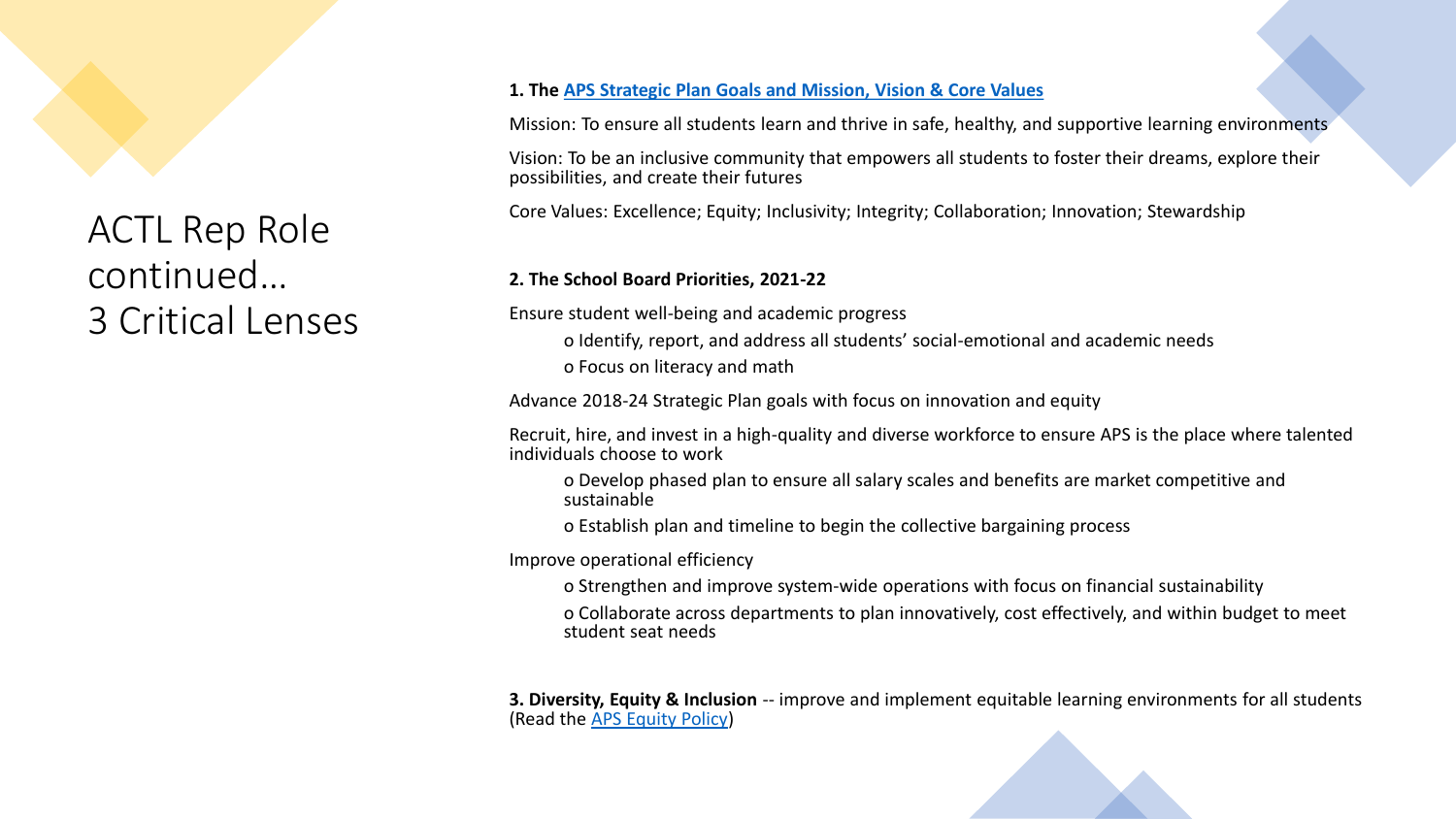

### How ACTL Can Engage around Critical Topics

*What we will do:*

-Provide information about key topics

-Allow time for Q&A on each topic

-Bring appropriate staff into the room

-Listen for emerging themes, areas of concern, potential solutions

*What you will do:*

-Ask thoughtful questions; seek more information; assume good intention

-Engage with your community to learn more

-Participate in bringing summary input back to the conversation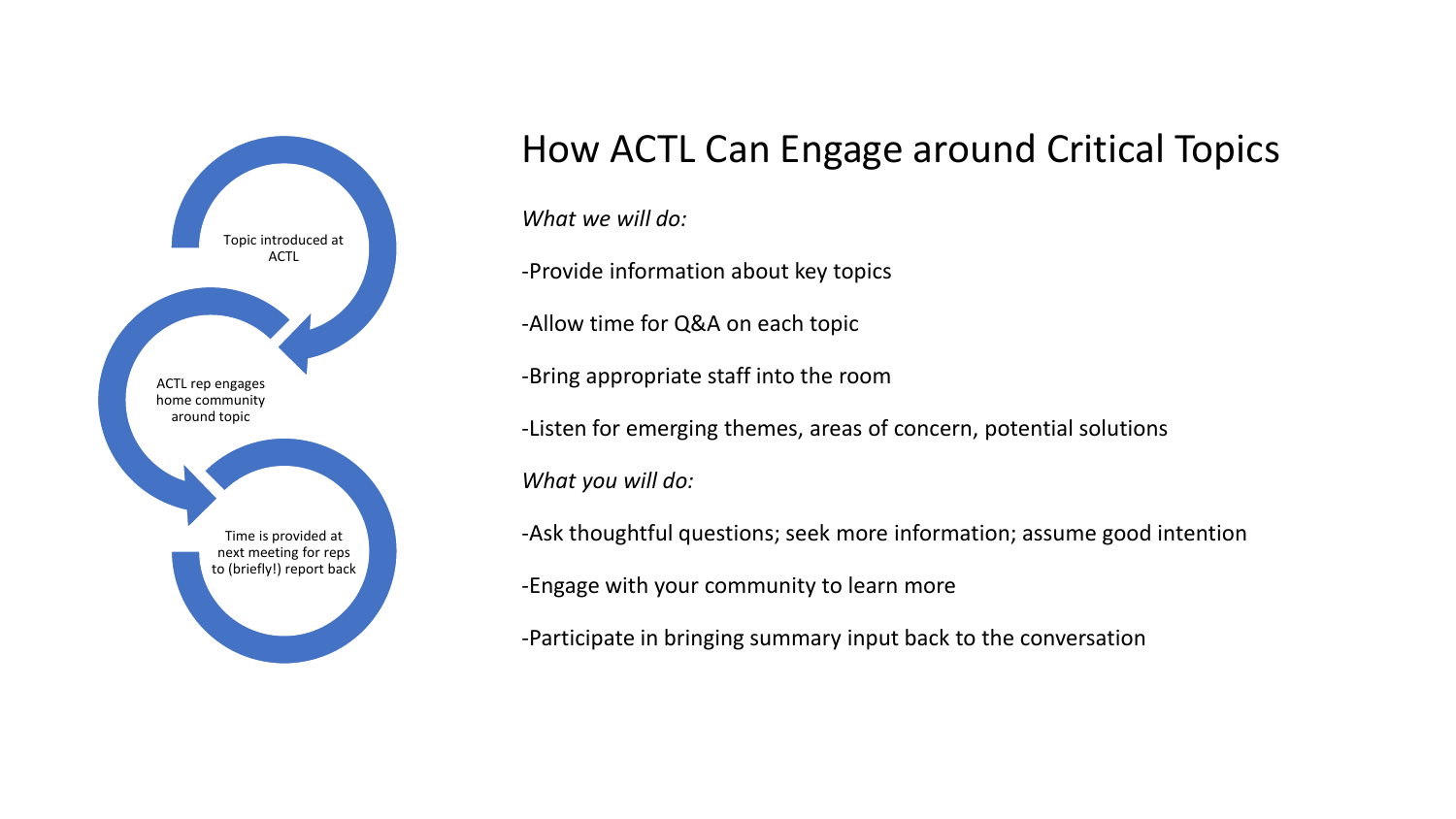How can you learn more and engage with your school or community?

- Ask the PTA for a dedicated time slot on each meeting agenda to share what you are hearing at ACTL and ask questions related to our agenda areas;
- Or develop a small focus group or committee of diverse individuals who are willing to engage with you on a regular basis – in conversations or electronically – to provide feedback on teaching & learning;
- Use short/informal surveys with your school or community to solicit feedback;
- Visit parent groups like the Club de Madres & Padres to discuss teaching & learning topics.

\*\*\*Above all – please seek out a variety of individuals/groups so that we continually are bringing multiple voices and diverse perspectives into our conversations.\*\*\*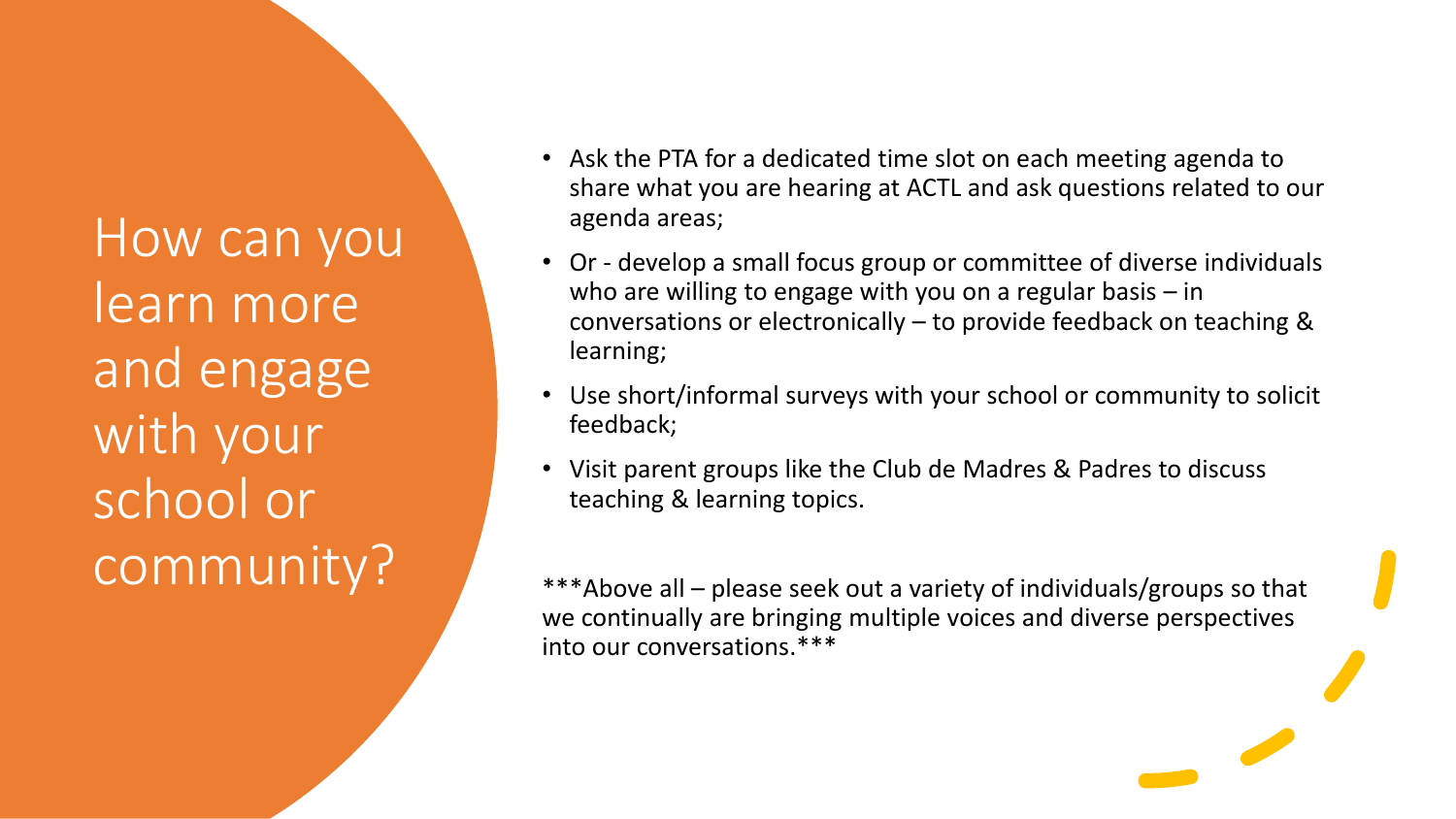



- Attend meetings regularly; be punctual and prepared;
- Support each other by actively listening and staying engaged, with camera on if possible;
- Honor the agenda—raise other topics with the chair for consideration at another time;
- Promote a culture of inquiry and an orientation toward finding solutions and offering ideas;
- Discuss ideas & issues, not people;
- Be respectful in what you say and how you say it;
- Share using full information avoid acronyms, first names, insider-speak;
- Use the chat for questions and sharing resources but not for sidebar conversations.

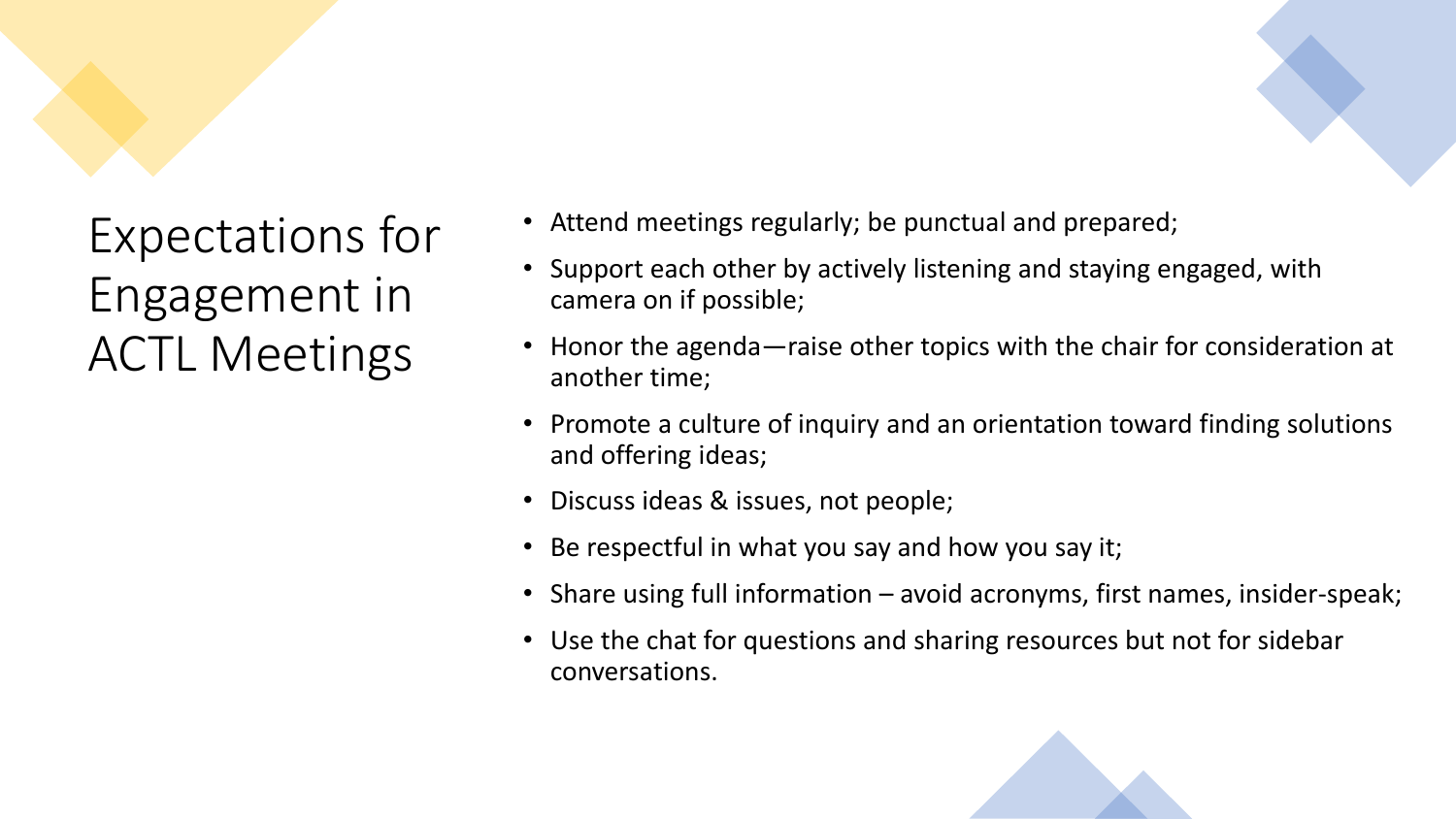## Meeting Dates & Logistics

September 20

October 6

November 3

December 8

January 12

February 2

March 2

April 6

May 4

June 1

Zoom link: <https://us02web.zoom.us/j/82598166707>

Rosa Ewell [\(rosa.ewell@apsva.us](mailto:rosa.ewell@apsva.us))

Staff Liaison to ACTL from the Academics Office